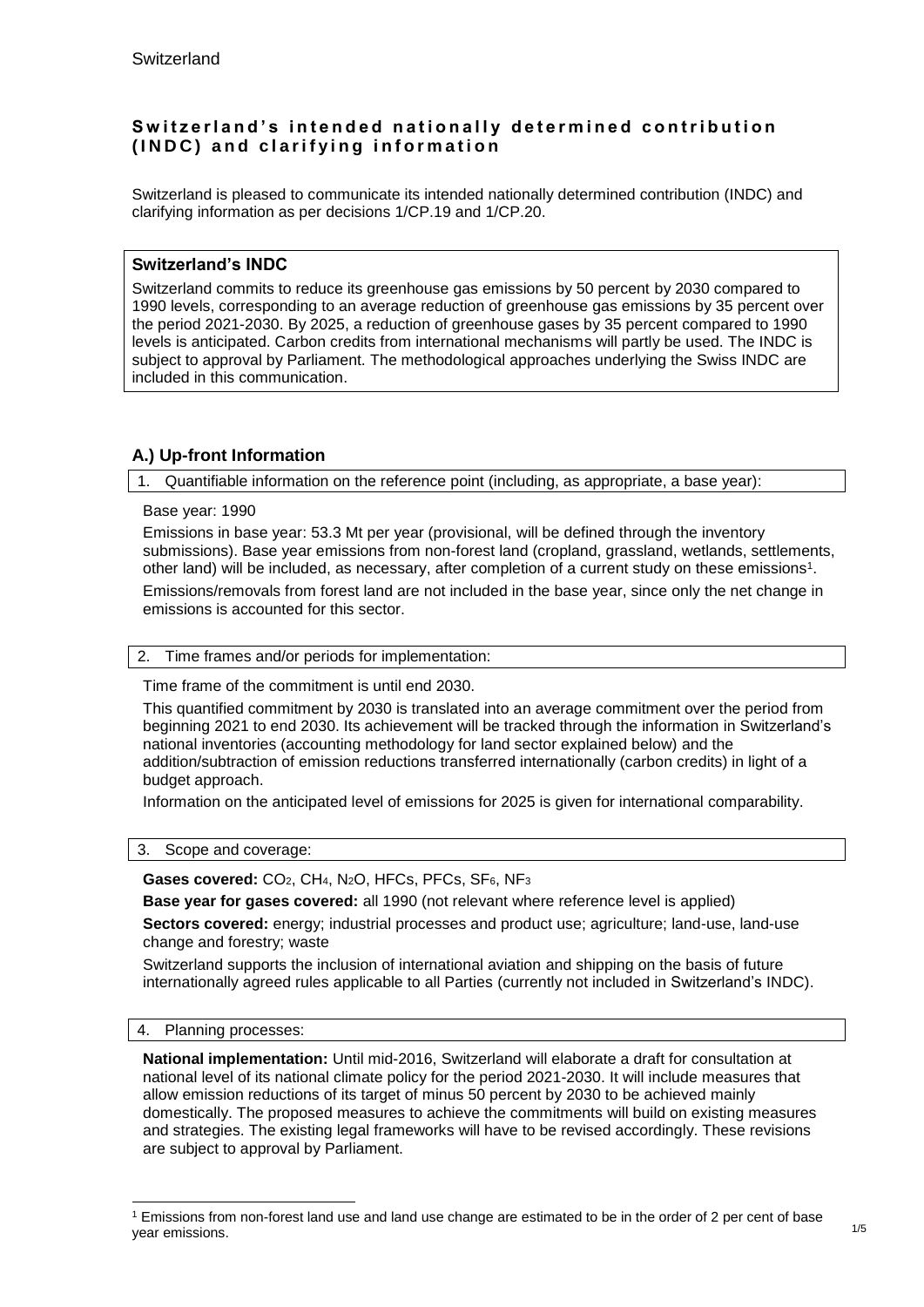**Long term:** Switzerland plans its climate policy in 10-year-steps, continuously strengthening its reduction targets. The Government of Switzerland has formulated an indicative goal to reduce emissions by 2050 by 70 to 85 percent compared to 1990 including use of international credits as well as the vision to reduce per capita emissions in Switzerland to  $1 - 1.5$  t CO<sub>2</sub>eq in the longer term. These unavoidable emissions will have to be eventually compensated through sinks or removals.

### 5. Assumptions and methodological approaches:

Switzerland supports internationally agreed rules for accounting and reporting of greenhouse gas emissions. As they are yet to be agreed, Switzerland's INDC is based on the following assumptions and methodological approaches:

**Credits from market mechanisms:** Switzerland will realize its INDC mainly domestically and will partly use carbon credits from international mechanisms.

- **Use of carbon credits with high environmental standards:** Switzerland will use carbon credits from international mechanisms that deliver real, permanent, additional and verified mitigation outcomes and meet high environmental standards. Quality criteria which are at least in line with those of Switzerland's current national legislation will be applied. Switzerland intends to use the CDM. In this context, Switzerland supports the revision of its modalities and procedures to fit in the new climate regime. Switzerland also intends to use, as appropriate, the new market mechanisms under the Convention (NMM, activities under the FVA).
- **Avoidance of double counting:** Switzerland intends to include the above-mentioned carbon credits in accounting for its emission reduction commitment. For the CDM under its current use and operation, it is assumed that only the acquiring Party will account for the emission reductions covered by the credits acquired from the host Party. Beyond this, Switzerland supports the reform of the CDM in the context of host country Parties having also emission reduction commitments/contributions. For new market mechanisms, Switzerland supports the elaboration of UNFCCC rules for avoiding double counting of emission reductions, or otherwise appropriate arrangements will be necessary.

### **Forest land:**

- **Land based approach with reference level:** The same IPCC methodology as used to account for forest management in the second commitment period under the Kyoto Protocol will be applied. The reference level for forest land will include living and dead biomass and harvested wood products (HWP). Anticipated accountable emissions/removals from forest land in target year: 0 Switzerland supports that reference levels, when based on a projection, are subject to a technical assessment or review process.
- **Natural disturbances:** Extraordinary events in forest land will be excluded from the accounting.

**Non-forest land (cropland, grassland, wetland, settlements, other land)** 1 **:** Switzerland plans to include non-forest land from 2020 and anticipates to switch to a comprehensive land based approach. However, for the period 2021-2030, accounting is yet to be defined (currently a study on non-forest land reporting is on-going). The submitted INDC assumes 0 emissions from the non-forest lands.

#### **Inventory methodology used:**

IPCC 2006 guidelines, as per UNFCCC decision 24/CP.19 IPCC 2013 Revised Supplementary Methods and Good Practice Guidance Arising from the Kyoto Protocol, as per UNFCCC decisions 2/CMP.6 and 2/CMP.7

**Global Warming Potential Values used:** as per UNFCCC decision 24/CP.19

Given the assumed approaches in methodologies and assumptions outlined above, Switzerland intends to account for all significant anthropogenic emissions by sources and removals by sinks and does not regress regarding the comprehensiveness in accounting. Switzerland further will continue to follow existing guidance under the Convention and IPCC methodologies in accounting and reporting.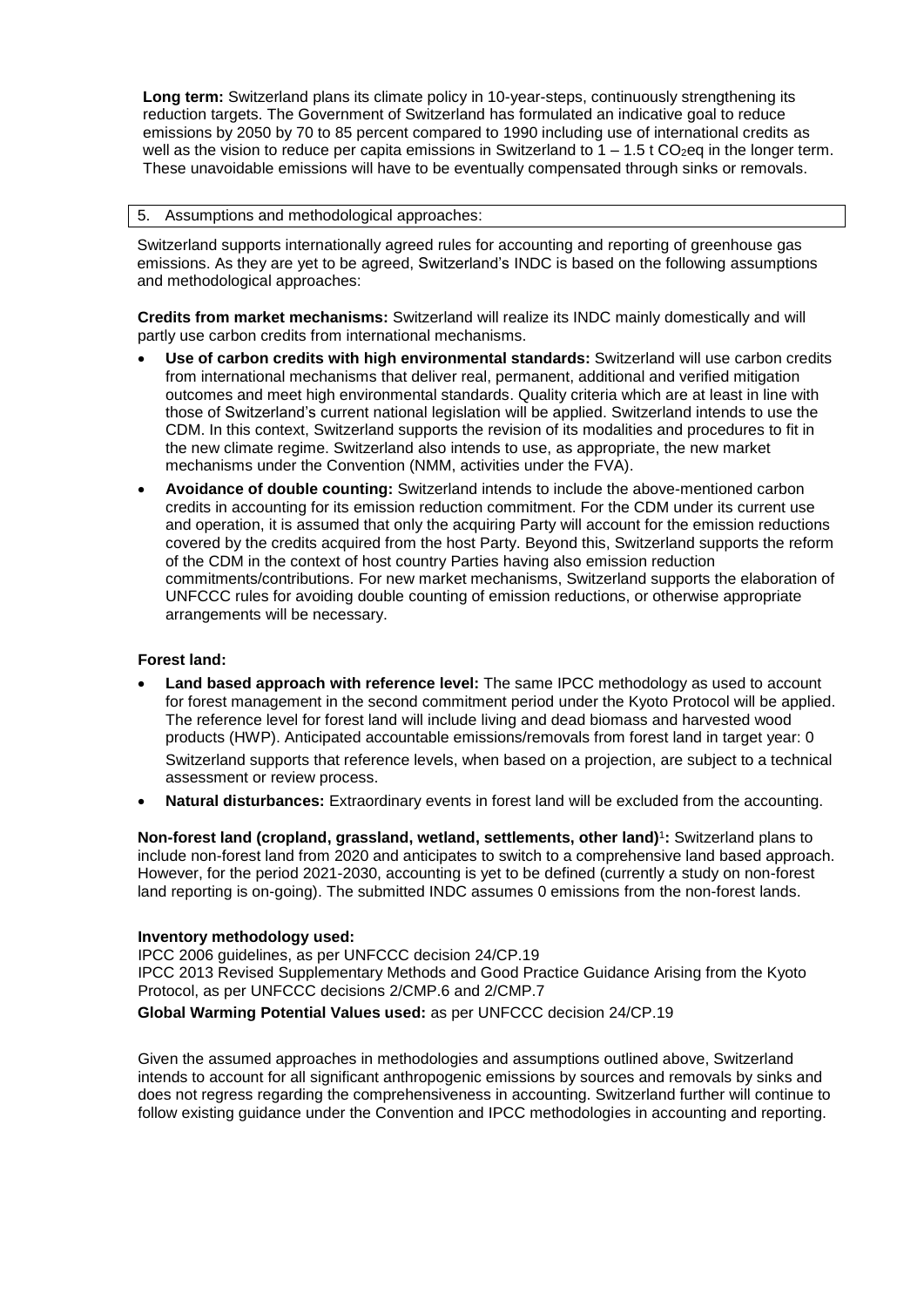6. Consideration on fairness & ambition:

It is important to Switzerland that the global community shares the required efforts to combat global climate change in a fair and equitable manner. The same legal form and rules must apply to all Parties, while the effort to reduce greenhouse gas emissions must be differentiated according to a Party's responsibility and capability.

It is to note that Switzerland's commitment to reduce greenhouse gas emissions by 50 percent by 2030 relative to 1990 levels puts Switzerland on an emission development pathway in line with the recommendations by science.

It is further to note that Switzerland's emission reductions by 2030 will mainly be achieved domestically, thereby further strengthening Switzerland's transition to a low carbon economy. Given the low greenhouse gas intensity of Switzerland today, a high level of ambition is underlying Switzerland's INDC for 2030.

Switzerland's understanding of a fair share includes consideration of the aspects below. It is to note that fairness considerations include various aspects and that no single indicator on its own can accurately reflect fairness or a globally equitable distribution of countries' efforts. It is further to note that the evolving nature of a country's circumstances is to be reflected in fairness considerations.

- Responsibility is reflected in a country's past, current and future greenhouse gas emissions. Total emissions as well as per capita emissions are to be considered. Switzerland's responsibility in terms of greenhouse gas emissions is low: Today, Switzerland emits around 0.1% of world's emissions and per capita emissions are at world's average. Through climate policies implemented domestically, Switzerland's total share in global emissions as well as per capita emissions are further decreasing despite a substantial growth in industrial production (1990 – today: +54%) and population (1990 – today: +18%). Also, Switzerland has a low level of historic emissions of around 0.2% since 1990.<sup>2</sup>
- Capacity to contribute to solving the climate problem is closely related to the ability to invest in appropriate mitigation measures, such as carbon-efficient technologies. Hence, one aspect of capacity is to take into account GDP per capita in fairness considerations.
- Cost-efficient mitigation potential and abatement costs are a core aspect in considering a fair contribution of a country. Abatement costs vary strongly across countries. It is also to note, that marginal abatement costs increase if a country has undertaken ambitious mitigation actions in the past. In fairness considerations, it is important to merit past efforts and reward early movers.

In Switzerland, abatement costs are high due to the limited availability of short term cost-efficient mitigation potential: Switzerland's energy production is nearly carbon free and there is little heavy industry. Emission reduction potential mostly remains in the housing and transport sectors. This remaining potential has long transformation periods.

Switzerland is committed to continue to contribute its fair share in reducing greenhouse gas emissions in view of holding the increase in global average temperature below 2 degrees Celsius and to continue to act on the forefront of climate change.

#### 7. How the INDC contributes to achieving the ultimate objective of the Convention (Article 2):

Switzerland's commitment to reduce emissions by 50 percent by 2030 relative to 1990 levels puts Switzerland on an emission development pathway that corresponds with the recommendations of the IPCC AR5 to reduce global emissions by minus 40 to 70 percent by 2050 below 2010 levels. The formulated commitment by 2030 is further consistent with the longer term vision of the Government of Switzerland to reduce per capita emissions to  $1 - 1.5$  t CO<sub>2</sub>eq in Switzerland. These unavoidable emissions will have to be eventually compensated through sinks or removals. It is to note that Switzerland's per capita emissions were already at world average levels in 2010.

1

<sup>2</sup> CAIT 2.0 WIR's climate data explorer (http://cait2.wri.org); Carbon Dioxide Information Analysis Center [\(http://cdiac.ornl.gov/ftp/ndp030/nation.1751\\_2010.ems\)](http://cdiac.ornl.gov/ftp/ndp030/nation.1751_2010.ems).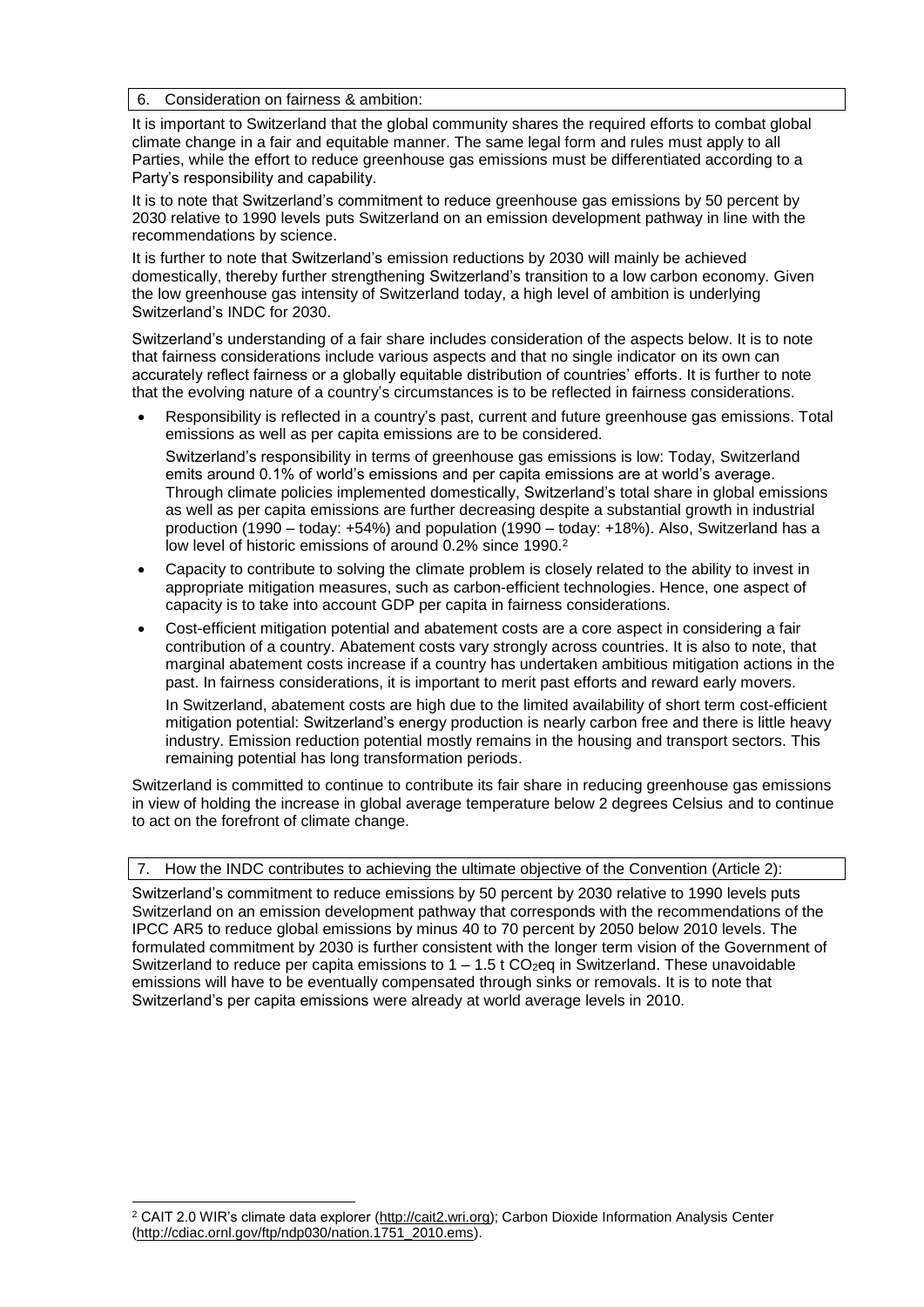## **B.) Information on Switzerland**

Switzerland's share in global greenhouse gas emissions is around 0.1 percent. In 2012, total greenhouse gas emissions of Switzerland equaled  $51.4$  million  $tCO<sub>2</sub>$ eq and per capita emissions were at world's average (6.4  $tCO<sub>2</sub>eq$ ). The biggest share of greenhouse gas emissions arises from the transport and building sectors, followed by the industry, agriculture and waste sectors (see figure 1).



Figure 1. Switzerland's greenhouse gas emissions by sectors in 2012.

Over the last 25 years, Switzerland has experienced substantial economic and population growth. These two parameters influence the consumption and production of energy, traffic volumes and the number and volumes of heated buildings, which strongly impact greenhouse gas emissions in almost all sectors. Compared to 1990, in 2012, Switzerland's real gross domestic product (GDP) as a measure of economic output had risen by 36 percent, the building space that had to be heated increased by 31 percent, over 36 percent more passenger cars were in circulation on Swiss roads and 19 percent more people lived in Switzerland. Greenhouse gas emissions in this period nevertheless decreased slightly: new buildings are better insulated than in the past, cars have become more fuel efficient, heating oil is increasingly replaced by natural gas and electricity (e.g. for heat pumps) and the trend away from petrol- to diesel-powered passenger cars also contributed to a reduction in  $CO<sub>2</sub>$ emissions. Figures 2 and 3 show the respective reduction over the period 1990 to 2012 in per capita emissions by approximately 20%, in emissions per GDP by close to 30% as well as the decoupling of economic growth from the rise in greenhouse gas emissions.



Figure 2. Per capita greenhouse gas emissions 1990 - 2012